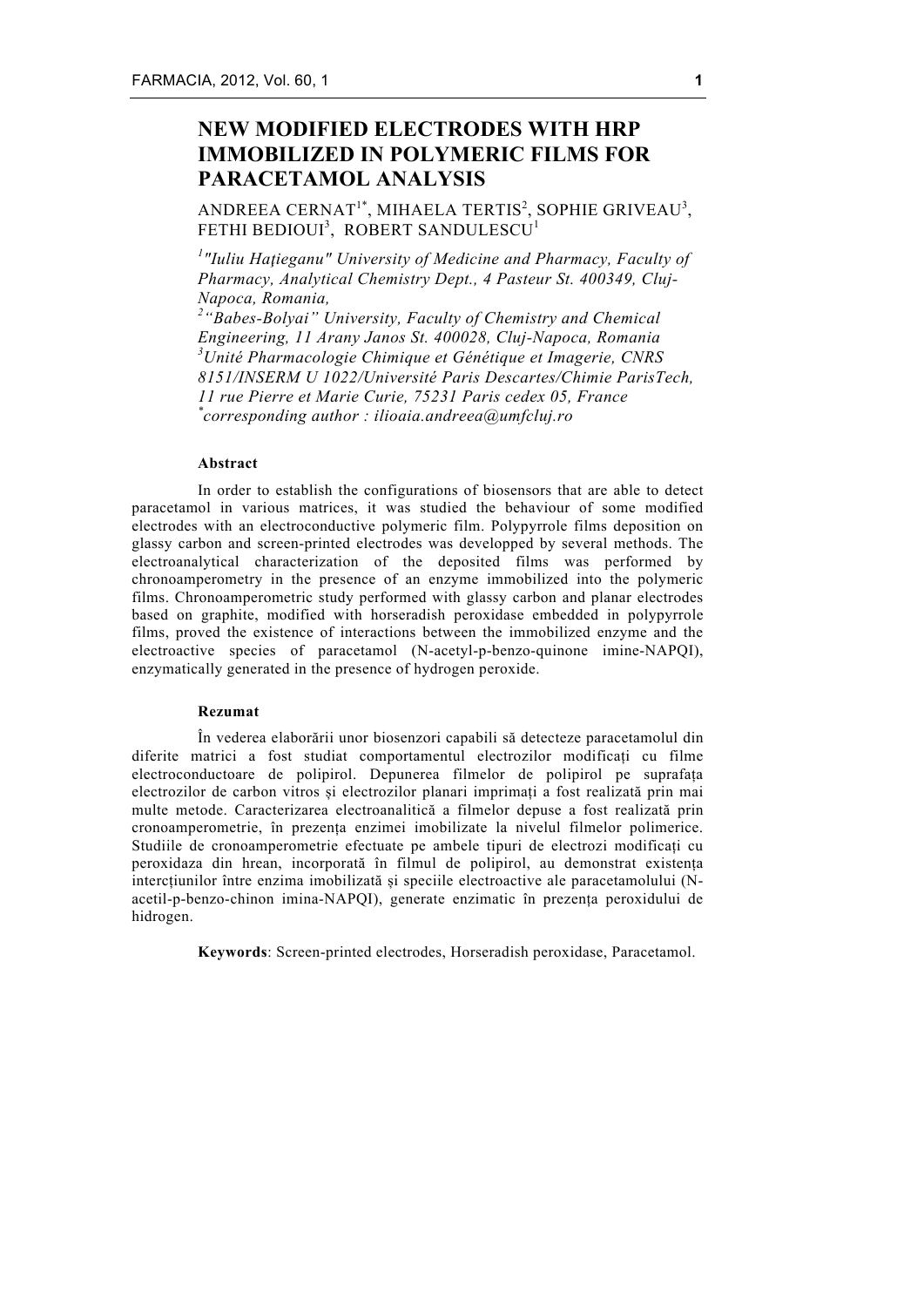# **Introduction**

Electrochemical methods play an important role in the pharmaceutical, biomedical and environmental analysis, because they are sensitive, selective, and inexpensive and because, most times, excipients or matrices do not interfere in the analysis and the sample can be prepared by simply dissolving the substance in an appropriate solvent.

Design, fabrication and applications of amperometric sensors and biosensors have gained considerable importance in recent years [1-6]. Small, inexpensive sensors with high selectivity towards specific chemical compounds, molecules and ions are highly desirable for a great variety of application including environmental monitoring, food and pharmaceutical industries and medicine. For particular application, like monitoring microsize environmental samples or *in situ* determination in the human body, the size of the sensor is critical and requires very small dimensions.

Biosensors based on the conducting polymers are well suited to the requirements of modern biological analysis, multiparametric assays, high information density and miniaturization [7].

The most important step out of the selection of the enzyme and the electrode material (the transducer) is the immobilization strategy. The immobilization of the biocompounds needs to ensure the stability of the enzyme on the electrode surface and to maintain, in most cases, the hydration of the microenvironment which ensures the enzyme's biocatalytic activity and prolongs the life of the biosensors. Several methods were used to immobilize the enzyme at the electrode surface, like adsorption, cross linking, covalent binding, biological membranes, magnetic microparticles, entrapment in sol-gel, anchoring by specific affinity interactions [8-16].

The enzyme immobilization into an electrochemical polymer or polymerizable matrices was also successfully used in the development of the amperometric biosensors [17-21].

Horseradish peroxidase (HRP) has been a useful tool in biomedical and pharmaceutical analysis. The wide use of HRP is due to its commercial availability in a relatively pure form at reasonably low prices, its stability, and its high turnover on a variety of substrates. HRP has been applied to the detection and quantification of neurotransmitters, immunoassays for tumor markers, antigen detection, DNA analysis, and the detection of carnitine, cholesterol, glucose, lactate, clozapine, thiols, hydrogen peroxide, phenols [22-36].

Recently, screen printed electrodes (SPEs) have demonstrated promising potential, especially in the development of rapid analysis and biosensor fabrication. [37].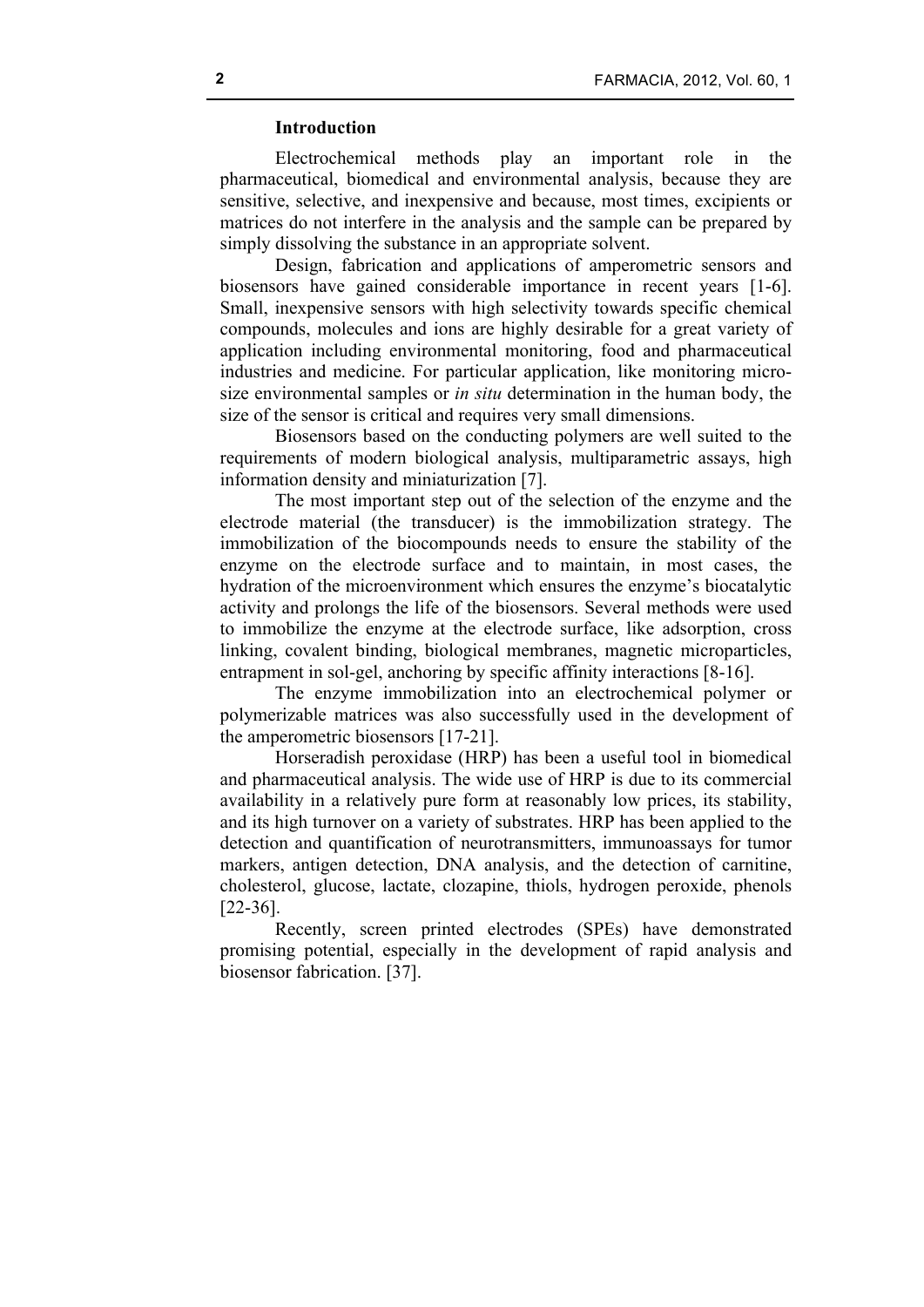There are several papers in literature dealing with electrochemical acetaminophen detection. In particular, there was reported the spectrophotometric and electroanalytical study of acetaminophen and ascorbic acid in effervescent oral solid formulations, using a carbon paste electrode, magnetized nanoporous silica based microparticles were used for HRP immobilization and applied for amperometric peroxidase-based biosensor development, biosensor based on HRP zirconium alkoxide porous gel deposed on glassy carbon support was reported for acetaminophen amperometric determination and screen printed electrodes modified with zirconium alkoxide or/and carbon nanotubes were realized [21,38-41]. The HRP biocomponent of the biosensor is immobilized onto the SPE surface by entrapment into a porous zirconium alkoxide gel-polyethyleneimine film and the resulting device allowed the amperometric detection of acetaminophen in the presence of hydrogen peroxide.

In the present work, the HRP biocomponent was immobilized either on the glassy carbon electrode or on the transducer surface (the working electrode of the SPE) by entrapment into the electrochemicaly generated polypyrrole film, by several methods. The resulting devices were used to monitor the amperometric signal produced by the electrochemical reduction of the enzymatically-generated, electroactive oxidized species of acetaminophen (N- acetylbenzoquinoneimine - NAPQI) in the presence of hydrogen peroxide.

Paracetamol +  $H_2O_2$  +  $2H^+$  + HRP $\rightarrow$ NAPQI +  $2H_2O$ 

$$
NAPQI + 2e^{+2}H^{+} \rightarrow \text{Paracetamol [40]}.
$$

Such an approach allows avoiding interferences from oxidizable analytes.

# **Materials and Methods**

An AUTOLAB PGSTAT 30 potentiostat/galvanostat (Ecochemie, The Netherlands) equipped with specific soft GPES was employed for electrode preparation and other voltammetric and amperometric determinations. All measurements were performed at room temperature, under continous stirring (20-23 ˚C).

Solid electrodes made from glassy carbon  $(d = 3$  mm) purchased from Radiometer Analytical (Hach Lange) were used as working electrodes in electrochemical determination. Experiments were conducted in 3 electrode geometry, a platinum wire auxiliary electrode, and Ag/AgCl (3 M KCl) reference electrode.

Screen-printed electrodes type DS 110 purchased from Dropsens<sup>®</sup> (Spain) were also used for electrochemical measurements. In this case the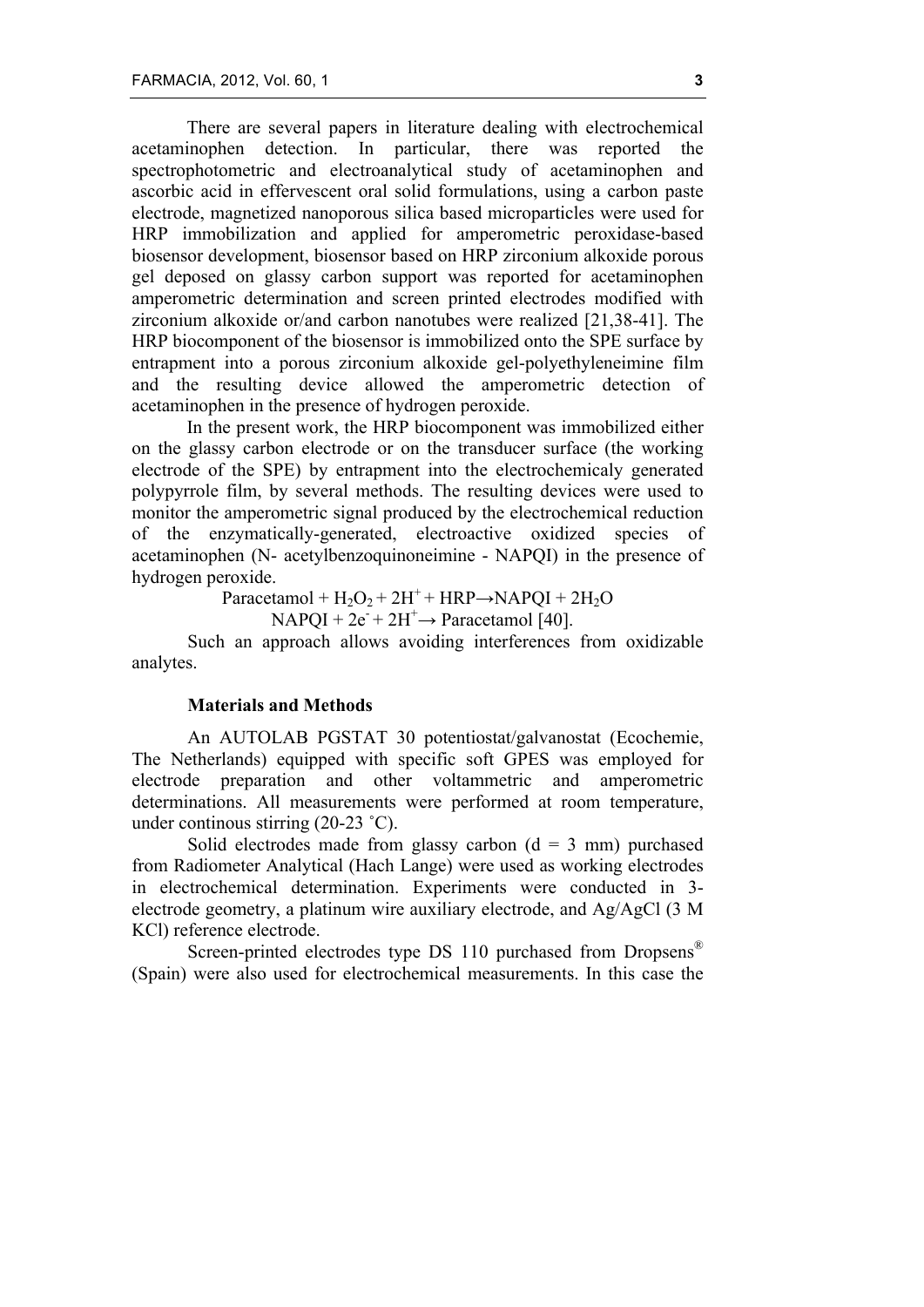electrochemical cell is composed by a graphite working electrode  $(d = 4$ mm), a graphite auxiliary electrode and a silver pseudoreference electrode, with silver electric contacts and ceramic substrate. These electrodes are ideal for working with microvolumes, for decentralized assays or to develop specific sensors.

Deionised water was used for preparation of buffers and all other aqueous solutions. All chemicals were of analytical grade, and used as received, without further purification.

Horseradish peroxidase was purchased from Sigma Aldrich.

# **Polypyrrole and horseradish peroxidase (HRP) modified electrode preparation**

Glassy carbon were polished using alumina on a polishing pad, rinsed with deionised water, ethanol and once again with deionised water. Electrodes were sonicated for 10 minutes in deionised water to remove any alumina particles and finally dried in  $N<sub>2</sub>$  flux. The polished electrode was placed in a 0.5 M NaOH solution and the electrochemical activation of the electrode was performed by potentiostatic method at 0.9 V for 100 s. This electrode was used for the preparation of modified electrode.

The polypyrrole-HRP modified electrodes were obtained by three different methods. To avoid the risk of enzyme folding and blocking of the electrode surface by the biocomponent, a thin polypyrrole film was first deposited on screen printed electrode surface by immersing the working electrode into a 0.05 M pyrrole solution in 0.1 M LiClO<sub>4</sub> and sweeping the potential for one complete cycle, either between 0 and  $+$  0.8 V or 0 and  $+1.4$ V *versus* SCE (saturated calomel electrode) for the glassy carbon electrodes and either between 0 and + 1.0 V or 0 and +1.6 V *versus* Ag pseudoreference with a scan rate of 0.1 V  $s^{-1}$  for the SPEs.

**Method 1.** The polypyrrole-HRP film was then grown onto the electrode already covered by the thin polypyrrole layer by immersing this electrode into a  $0.48$  g L<sup>-1</sup> HRP and  $0.05$  M pyrrole solution in 0.1 M LiClO<sub>4</sub> and cycling three times the potential between 0 and + 0.8 V *versus* SCE for the glassy carbon electrodes and between 0 and + 1.0 V *versus* Ag/AgCl for the screen-printed electrodes with a scan rate of  $0.1 \text{ V s}^{-1}$ .

**Method 2.** The polypyrrole-HRP film was then grown onto the electrode already covered by polypyrrole layer by immersing this electrode into a 0.53 g  $L^{-1}$  HRP and 0.05 M pyrrole solution in 0.1 M LiClO<sub>4</sub> and cycling two times the potential between 0 and  $+$  0.8 V vs. Ag/AgCl for the glassy carbon electrodes and between 0 and  $+ 1.0$  V vs. Ag/AgCl for the screen printed electrodes, with a scan rate of  $0.1 \text{ V s}^{-1}$ .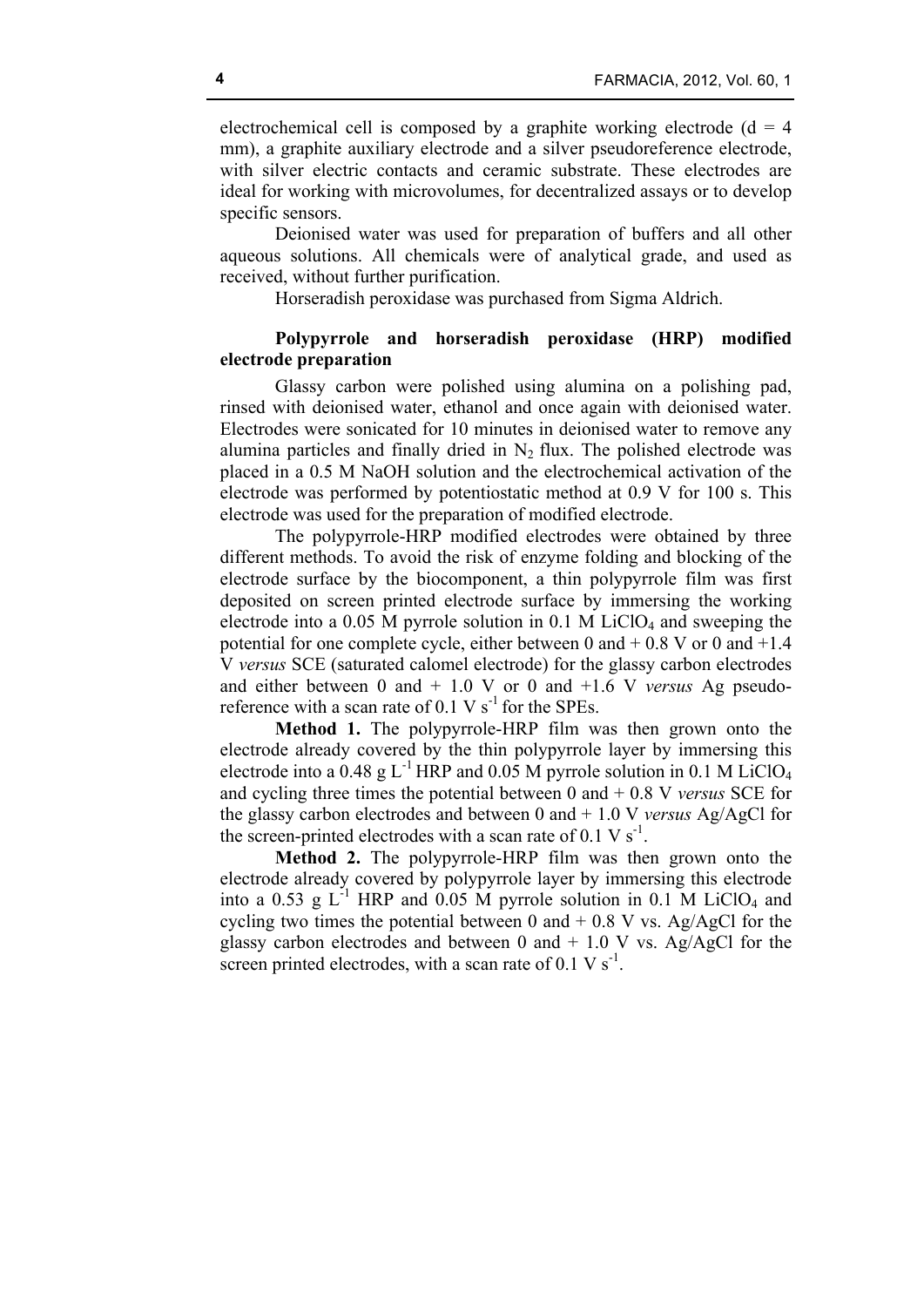**Method 3.** The polypyrrole-HRP film was then grown onto the electrode already covered by polypyrrole layer by immersing this electrode into a 0.30 g L<sup>-1</sup> HRP and  $5 \times 10^{-5}$  M pyrrole solution in 0.05 M LiClO<sub>4</sub> and cycling three times the potential between  $0$  and  $+$  0.8 V vs. SCE for the glassy carbon electrodes and between 0 and  $+ 1.0$  V vs. Ag/AgCl for the screen printed electrodes, with a scan rate of  $0.05 \text{ V s}^{-1}$ .

These biosensors were rinsed with phosphate buffer solution under constant stirring and then kept in phosphate buffer at pH=7 overnight, at 5<sup>o</sup>C. Enzyme electrodes were conditioned for 5 minutes in phosphate buffer solution at pH=7, prior using.

## **Results and Discussion**

## **Polypyrrole-HRP modified glassy carbon electrodes**

Figure 1 shows the superposed cyclic voltammograms of the  $10^{-2}$  M paracetamol solution in phosphate buffer (pH 7.4) with the unmodified glassy carbon electrodes and the polypyrrole-HRP modified electrodes. These voltammograms were done with the aim to settle the value of the reduction potential of NAPQI which is necessary for the chronoamperometric determinations.



Cyclic voltammograms of the 0.01 M paracetamol solution in phosphate buffer (pH 7.4) with glassy carbon electrode (1) unmodified and (2) modified with polypyrrole and HRP (scan rate  $0.1 \text{ V s}^{-1}$ )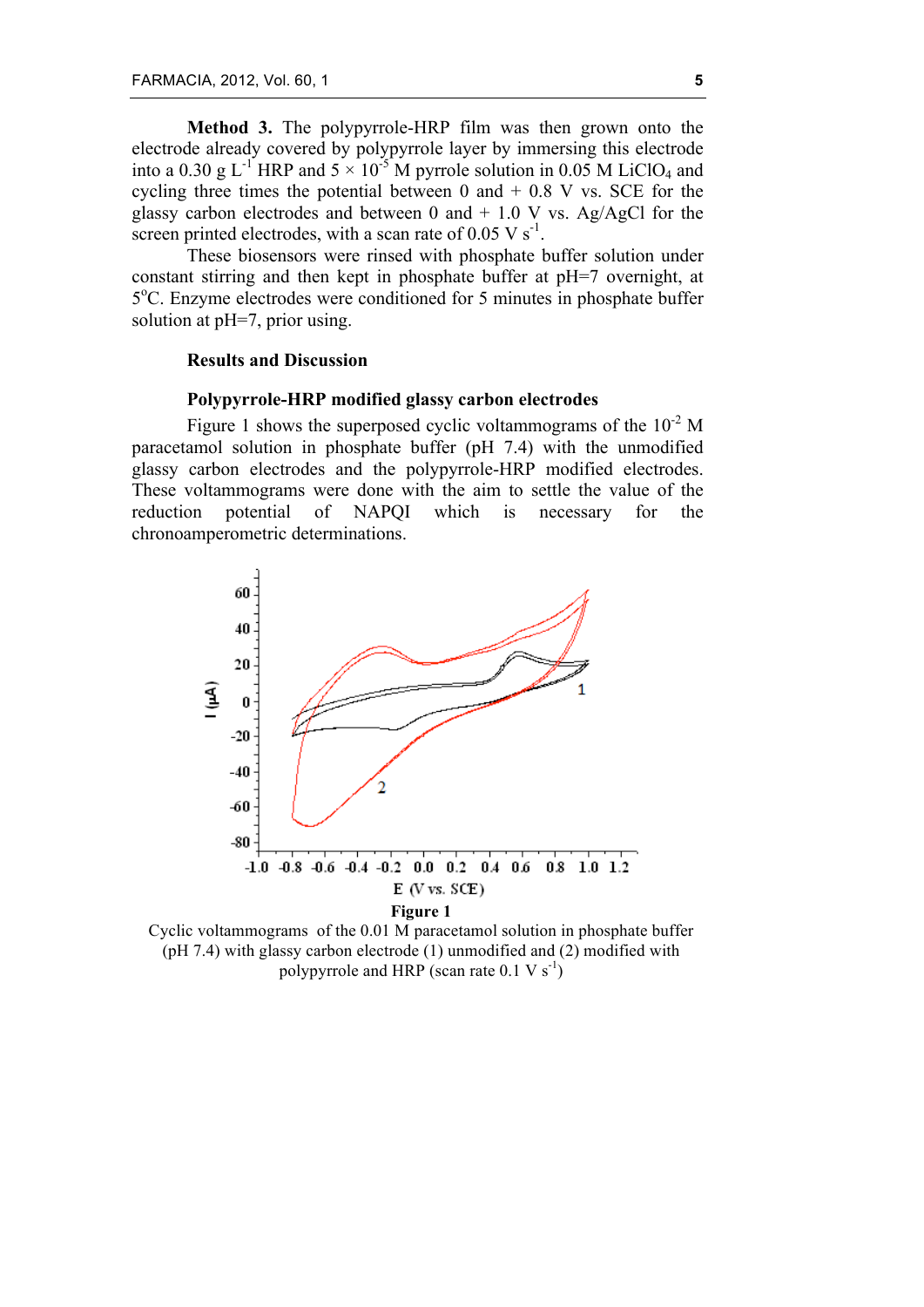From these voltammograms it can be seen that the value of the potential for the reduction of NAPQI (the paracetamol oxidation product) at the unmodified electrode is  $-0.175$  V vs. SCE. The reduction of NAPOI at the polypyrrole-HRP modified electrodes was not clearly observed because of the highly capacitive current of the polypyrrole film.

Figure 2 (curve 1) shows the current – time recording for successive addition of different volumes of 0.01 M paracetamol solution with the glassy carbon electrode modified with polypyrrole and HRP (method 1). The obtained current response related to NAPQI reduction was well-defined, stable and fast, with the response time of about 20 s. The inset figure shows the calibration curve of the electrode, with a linear detection range of 9.36 – 83.669  $\mu$ M (R<sup>2</sup> = 0.9923) and a detection limit of 8.4  $\mu$ M. The correlation between paracetamol concentration and the value of the current is expressed by the following equation:

-I (uA) =  $4.5345 \times$  [Paracetamol](mM) +  $1.2 \times 10^{-3}$ 

Curves 2 and 3 of Fig. 2 clearly show the absence of interfering reduction current from hydrogen peroxide itself. They clearly indicate the effective role of hydrogen peroxide in the catalyzed oxidation of paracetamol by HRP.

Similar calibration curves were obtained for polypyrrole-HRP electrodes prepared by methods 2 and 3. Table I summarizes the resulted data. For all three electrodes, the deviation from the linearity at higher concentration of the substrate may occur from the saturation of the immobilized enzyme, and/or inhibition of the immobilized enzyme.



#### **Figure 2**

Current – time recording for 5 µL; 10 µL; 15 µL; 25 µL; 35 µL; 45 µL; 55 µL; 65 µL of (1): 0.01 M paracetamol solution in 0.2 mM  $H_2O_2$  [40] in phosphate buffer pH=7.4; (2) 0.01 M paracetamol solution in phosphate buffer pH=7.4 and (3) 0.2 mM  $H_2O_2$  in phosphate buffer pH=7.4 at polypyrrole-HRP modified glassy electrode (method 1). Inset: Calibration curve of the electrode. The applied working potential was  $-0.175$  V vs. SCE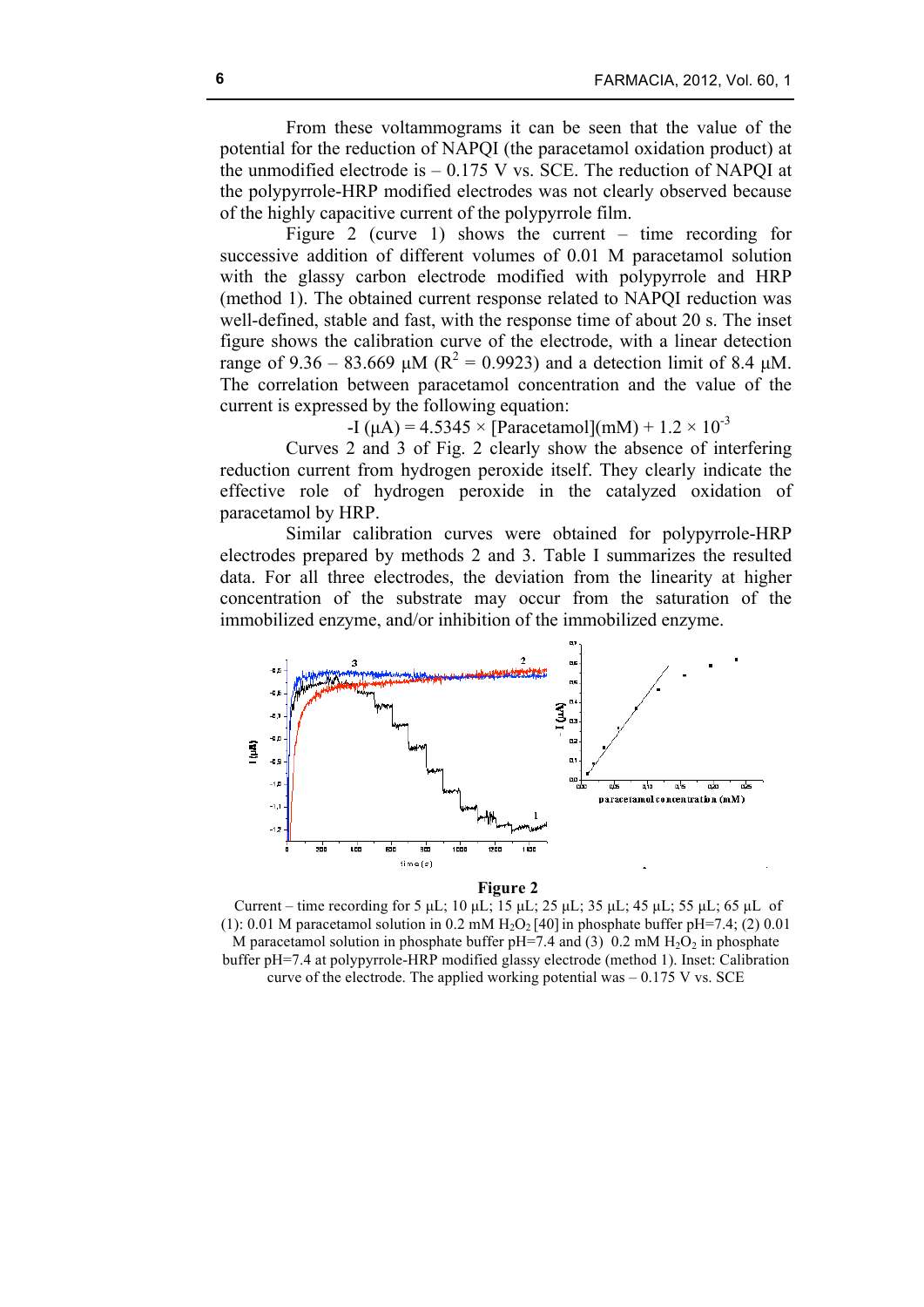In order to confirm the mechanism of the biocatalytic peroxidation of paracetamol, current-time curves were performed in the same conditions for the unmodified glassy carbon electrodes and for the electrodes modified only with the polypyrrole film.

Figure 3 (curve 2) shows the current – time recording for successive addition of different volumes of 0.01 M paracetamol solution with the glassy carbon electrode modified with polypyrrole and HRP (method 1) in comparison with the unmodified glassy carbon electrode (curve 1) and with the glassy carbon electrode modified only with polypyrrole (method 1, without the enzyme, curve 3).



Current – time recording for 5 µL; 10 µL; 15 µL; 25 µL; 35 µL; 45 µL; 55 µL; 65 µL of: 0.01 M paracetamol solution in 0.2 mM  $H_2O_2$  in phosphate buffer pH=7.4 for the (1) unmodified glassy carbon electrode, (2) polypyrrole modified electrode (without the enzyme) and (3) polypyrrole-HRP modified electrode (method 1). The applied working potential was – 0.175 V vs. SCE

The mechanism of the enzymatic process is therefore confirmed: the enzyme oxydates paracetamol resulting its electroactive specie NAPQI, which is firther reduced on the electrodes surface at the determined potential -0.175 V vs SCE. The turnover of the HRP is assured by the  $H_2O_2$  0.2 M (Figure 4).



**Figure 4** The mechanism of biocatalytic peroxidation and amperometric detection of paracetamol with the polypyrrrole HRP biosensor [40]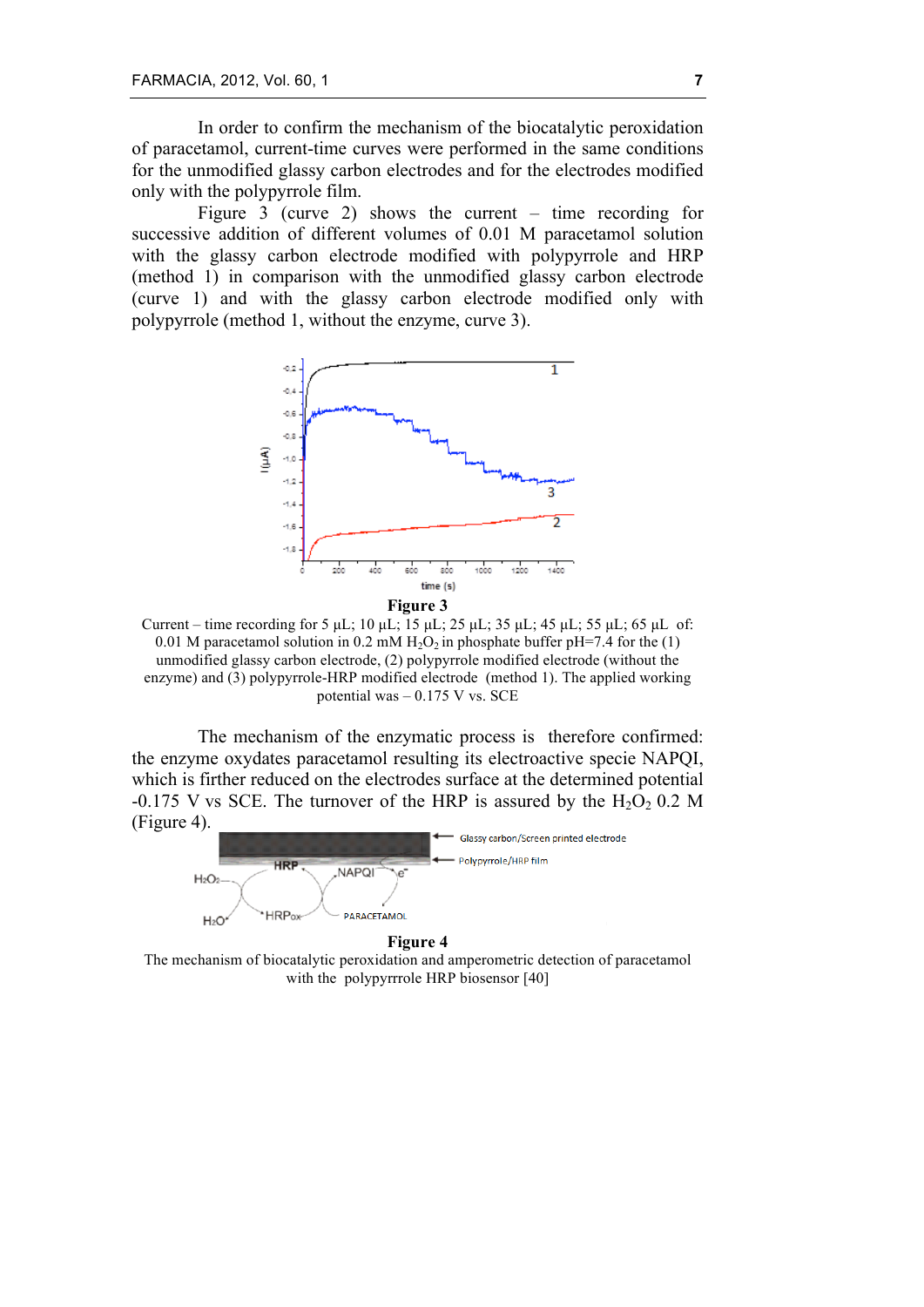### **Table I**

Limits of detection (LOD) and equations of the linear variations of the currents I measured by chronoamperometry at -0.175 V with paracetamol concentration at different glassy carbon/polyrrole-HRP electrodes

| Method of<br>preparation of<br>the polyrrole-<br><b>HRP</b> electrode | Paracetamol<br>dynamic<br>concentration<br>range $(\mu M)$ | <i>I</i> -[paracetamol] equation                                  | LOD<br>$(\mu M)$ |
|-----------------------------------------------------------------------|------------------------------------------------------------|-------------------------------------------------------------------|------------------|
| Method 1                                                              | $9.3 - 83.7$                                               | $I/\mu$ A = 4.5345 × [paracetamol]/mM + 1.2 × 10 <sup>-3</sup>    | 8.4              |
| Method 2                                                              | $9.3 - 83.7$                                               | $I/\mu$ A = 1.7063 × [paracetamol]/mM + 2.5 × 10 <sup>-3</sup>    | 6.5              |
| Method 3                                                              | $9.3 - 83.7$                                               | $I/\mu A = 0.5148 \times$ [paracetamol]/mM - $0.6 \times 10^{-3}$ | 7.2              |

# **Polypyrrole-HRP modified screen printed electrodes**

Figure 5 shows the superposed cyclic voltammograms for polypyrrole-HRP modified SPEs in phosphate buffer pH 7.4 with and without  $5 \times 10^{-4}$  M paracetamol. These voltammograms allow determining the value of the reduction potential which is necessary for chronoamperometric determinations. It can be seen that for these electrodes the operating potential for the reduction of NAPQI (the paracetamol oxidation product under the enzyme activity) is  $-0.4$  V vs. Ag/AgCl.



Cyclic voltammograms for graphite based screen printed electrodes modified with polypyrrole and HRP in phosphate buffer of pH=7.4 without (1) and with (2)  $5 \cdot 10^{-4}$  M paracetamol solution; (A) method 1; (B) method 2; (C) method 3 (scan rate  $0.1 \text{ V s}^{-1}$ )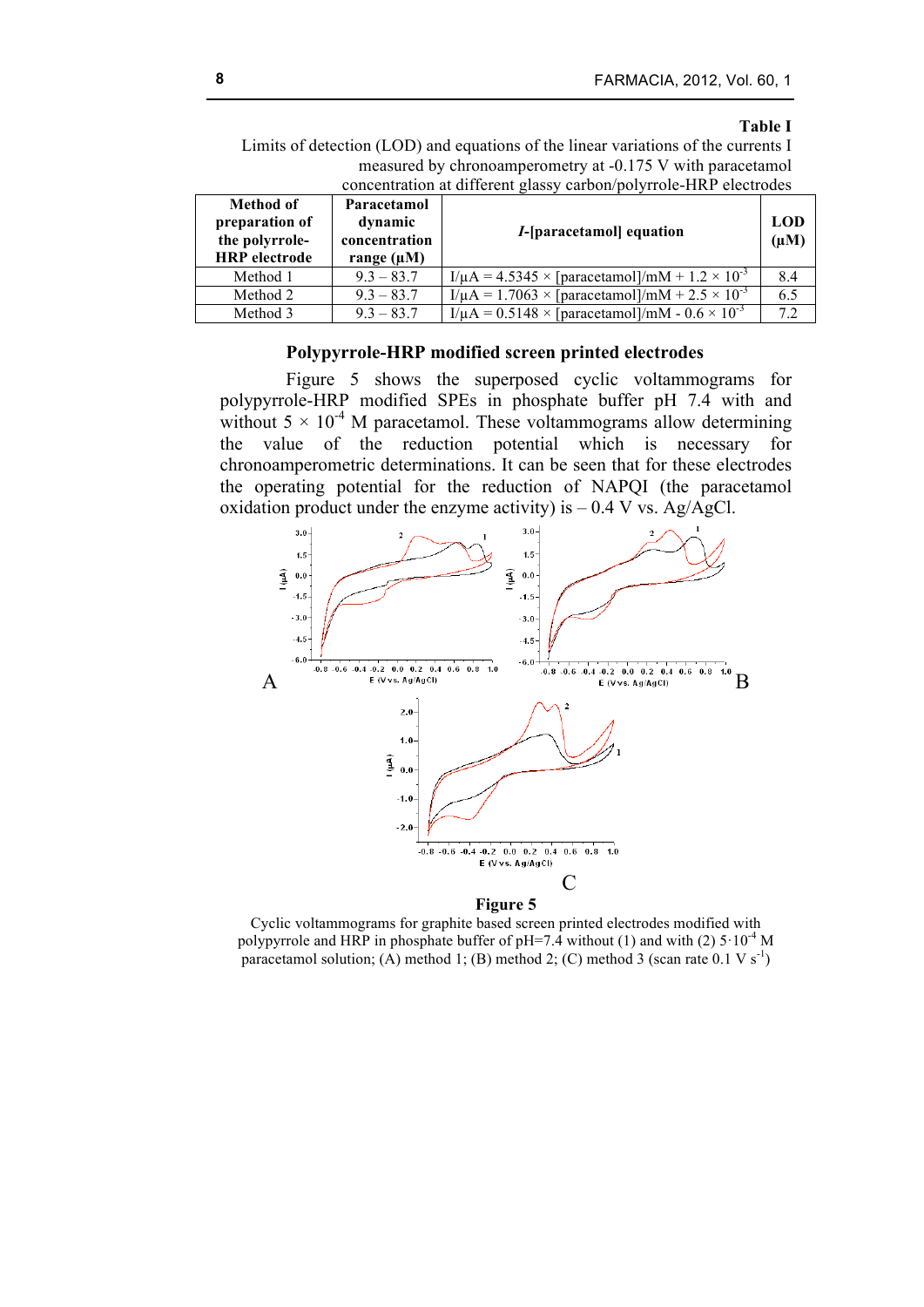Figure 6 shows the current – time recording of the graphite screenprinted electrode modified with polypyrrole and HRP by method 1 (see details in the experimental part) to successive different volumes of 0.01 M paracetamol solution addition. Substrate concentration was changed by stepwise addition of the concentrate solution to a stirred buffer. The obtained current response was well defined, stable and fast, with the response time of about 25 s. The inset of Fig. 4 shows the calibration curve of the electrode, with a linear detection range of 3.1 – 83.7  $\mu$ M (R<sup>2</sup> = 0.9976) and a detection limit of 26.71 µM. The correlation between paracetamol concentration and the value of the current is expressed by the following equation:

 $-I (µA) = 13.56 \times [Paracetamol] (mM) + 0.0509$ .



Current – time recording for 5  $\mu$ L; 10  $\mu$ L; 15  $\mu$ L; 25  $\mu$ L; 35  $\mu$ L; 45  $\mu$ L; 55  $\mu$ L; 65  $\mu$ L 0.01 M paracetamol solution in 0.2 mM H<sub>2</sub>O<sub>2</sub> in phosphate buffer pH=7.4 at graphite SPE modified with polypyrrole and HRP (method 1). Inset: Calibration curve of the electrode. The applied working potential was  $-0.35$  V vs. Ag/AgCl

Similar calibration curves were obtained by polypyrrole-HRP electrodes prepared by methods 2 and 3. Table II summarises the obtained data. For all three electrodes, the deviation from the linearity at higher concentration of the substrate may occur from the saturation of the immobilized enzyme, and/or inhibition of the immobilized enzyme.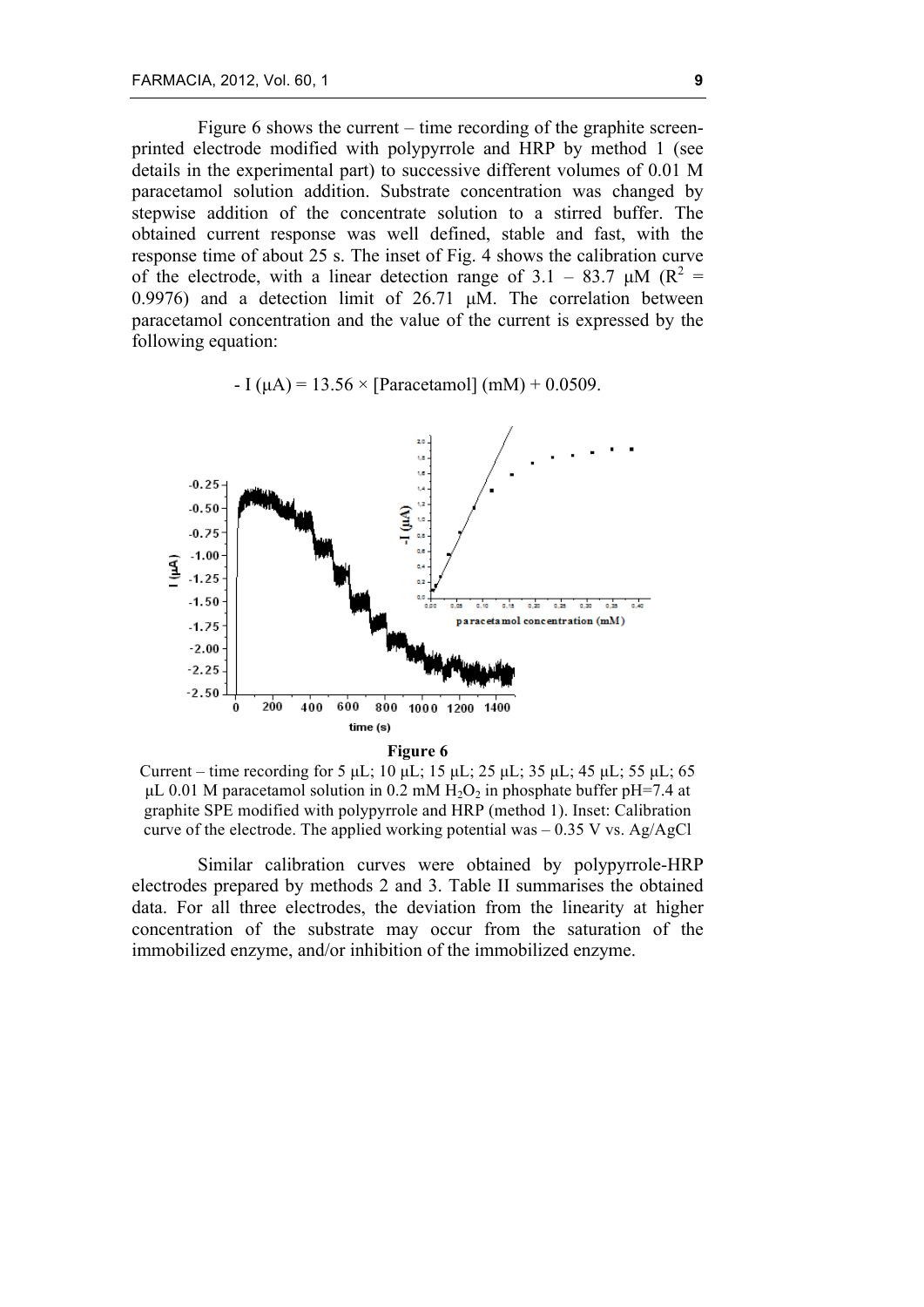### **Table II**

Limits of detection (LOD) and equations of the linear variations of the currents I measured by chronoamperometry at -0.35 V with paracetamol concentration at different SPE/polyrrole-HRP electrodes

| <b>Method of</b><br>preparation of<br>the polyrrole-<br><b>HRP</b> electrode | Paracetamol<br>dynamic<br>concentration<br>range $(\mu M)$ | <i>I</i> -[paracetamol] equation                    | <b>LOD</b><br>$(\mu M)$ |
|------------------------------------------------------------------------------|------------------------------------------------------------|-----------------------------------------------------|-------------------------|
| Method 1                                                                     | $3.1 - 83.7$                                               | $I/\mu$ A = 13.56 × [paracetamol]/mM + 0.0509       | 26.71                   |
| Method 2                                                                     | $3.1 - 55.9$                                               | $I/\mu$ A = 24.823 × [paracetamol]/mM + 0.0002      | 2.76                    |
| Method 3                                                                     | $3.1 - 55.9$                                               | $I/\mu A = 13.233 \times$ [paracetamol]/mM + 0.0634 | l 52                    |

# **Conclusions**

The main objective was to study some polymeric films modified electrodes behaviour with the aim of biosensors elaboration, which has to be able to detect and quantify pharmaceuticals in different matrix. Polypyrrole films deposition on planar glassy carbon and screen printed electrodes was made by several methods. The electroanalytical characterization of the deposited films was performed by using the chronoamperometry method in the presence of the horseradish peroxidase, an enzyme which was immobilized into the polymeric films. Using the planar electrodes based on graphite modified with peroxidase embedded in polypyrrole film, the existence of interactions between the immobilized enzyme and the electroactive species of paracetamol enzymatically generated in the presence of the hydrogen peroxide was proved. The method used for these determinations was the chronoamperometry. In the case of the glassy carbon electrodes modified with polypyrrole films and HRP the dynamic linear detection range was the same for the three methods. For both electrode configurations (glassy carbon or SPE), the highest sensitivity was obtained for electrodes prepared by method 1 and 2, respectively, that provide thicker polypyrrole films. This allows confirming that in spite of the thickness of the native polypyrrole film, its overoxidation is efficient to ensure the easy accessibility of the incorporated enzyme.

# **Acknowledgments**

Thanks are expressed to AUF (Agence Universitaire de la Francophonie) project CE/MC/288/10, and the authors are also grateful to "Iuliu Hațieganu" University for the financial support (POS-DRU 88/1.5/S/56949).

### **References**

1. Stetter J.R., Penrose W.R., Yao S., Sensors, Chemical Sensors, Electrochemical Sensors, and ECS, *J. Electrochem. Soc*. 2003, 150, S11-S16.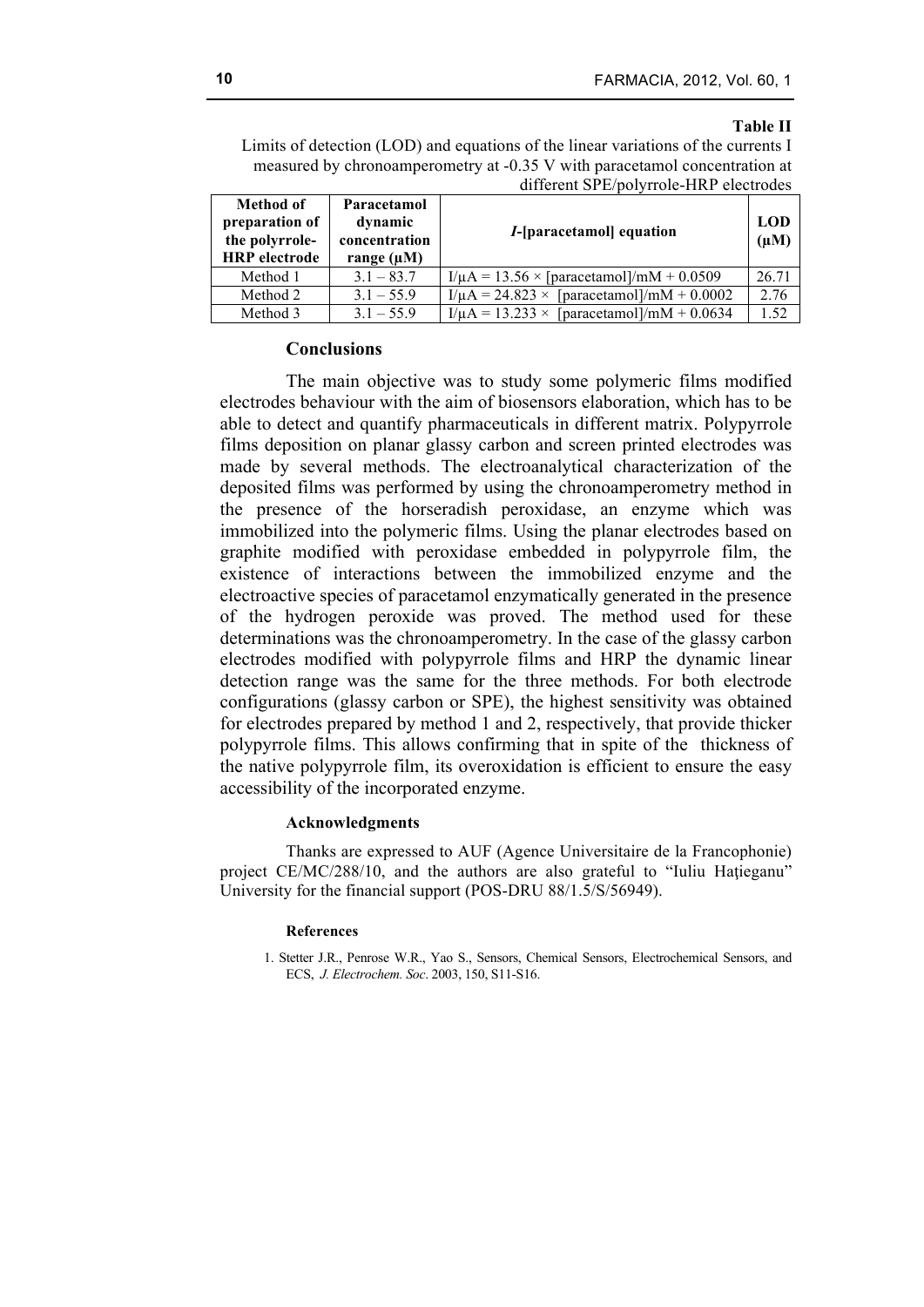- 2. Bakker E., Electrochemical Sensors *Anal. Chem*. 2004, 76, 3285-3298.
- 3. Wolfbeis O.S., Materials for fluorescence-based optical chemical sensors, *J. Mater. Chem*. 2005, 15, 2657-2669.
- 4. Wang L, Fine D., Sharma D., Torsi L., Dodabalapur, A., Nanoscale chemical sensor based on organic thin-film transistors, *Anal. Bioanal. Chem*. 2006, 384, 310-321.
- 5. Bobacka J., Conducting polymer-based solid-state ion-selective electrodes, *Electroanalysis* 2006, 18, 7-18.
- 6. Bendikov T.A., Miserendino S., Tai Y.C., Harmon T.C., A parylene-protected nitrate selective microsensor on a carbon fiber cross section, *Sens. Actuators B Chem*. 2007, 123, 127-134.
- 7. Geetha S., Rao C.R.K., Vijayan M., Trivedi D.C., Biosensing and drug delivery by polypyrrole, *Anal. Chim. Acta* 2006, 568, 119-125.
- 8. Zhang L., Jiang X., Wang E.K., Dong S.J., Attachment of gold nanoparticles to glassy carbon electrode and its application for the direct electrochemistry and electrocatalytic behavior of hemoglobin, *Biosens. Bioelectron*. 2005, 21, 337-345.
- 9. Senillou A., Jaffrezic N., Martelet C., Cosnier S., A laponite clay-poly(pyrrole-pyridinium) matrix for the fabrication of conductimetric microbiosensors, *Anal. Chim. Acta* 1999, 401, 117-124.
- 10. Caramori S., Fernandes K. F., Covalent immobilisation of horseradish peroxidase onto poly (ethylene terephthalate)–poly (aniline) composite *Process Biochem*. 2004, 39, 883-888.
- 11. Beata P.B., Jan M., Andrzej L., Conducting polymer films as model biological membranes: Electrochemical and ion-exchange properties of poly (pyrrole) films doped with asparagine and glutamine, *Electrochim. Acta* 2006, 51, 2173-2181.
- 12. Yu D.; Blankert B., Bodoki E., Bollo S., Vire J.C., Săndulescu R., Nomura A., Kauffmann J.M., Amperometric biosensor based on horseradish peroxidase-immobilised magnetic microparticles, *Sens. Actuators B* 2006, 113, 749-754.
- 13. Mousty C., Sensors and biosensors based on clay-modified electrodes—new trends, *Appl. Clay Sci.* 2004, 27, 159-177.
- 14. Xu Q., Mao C., Liu N.N., Zhu J.J., Shen J., Immobilization of horseradish peroxidase on Ocarboxymethylated chitosan/sol–gel matrix, *React. Funct. Polym*. 2006, 66, 863-870.
- 15. Glidle A., Hadyoon C.S., Cass A.E.G, Cooper J.M., Modifications of electrodeposited polymers by ion chelation to produce templates for biomolecule immobilization, *Electrochim*. *Acta* 2000, 45, 3823-3831.
- 16. Cosnier S., Senillou A., An electrogenerated poly (pyrrole-benzophenone) film for the photografting of proteins, *J. Chem. Soc., Chem. Commun*. 2003, 3, 414-415.
- 17. Cosnier S., Galland B., Gondran C., Pellec A.L., Electrogeneration of biotinylated functionalized polypyrroles for the simple immobilization of enzymes, *Electroanalysis* 1998, 10, 808-813.
- 18. Cristea C., Mousty C., Cosnier S., Popescu I.C., Organic phase PPO biosensor based on hydrophilic films of electropolymerized polypyrrole, *Electrochim. Acta* 2005, 50, 3713-3718.
- 19. El Kaoutit M., Hosny Naggar A., Naranjo-Rodriguez I., Dominguez M., Hidalgo-Hidalgo de Cisneros J.L., Electrochemical AFM investigation of horseradish peroxidase enzyme electroimmobilization with polypyrrole conducting polymer, *Synth. Met*. 2009, 159, 541-545.
- 20. Cosnier S., Recent Advances in Biological Sensors Based on Electrogenerated Polymers: A Review *Anal. Lett*. 2007, 40, 1260-1279.
- 21. Sima V., Cristea C., Bodoki E., Duţu G., Săndulescu R., Screen-printed electrodes modified with HRP-zirconium alcoxide film for the development of a biosensor for acetaminophen detection *Cent. Eur. J. Chem*. 2010, 8(5), 1034-1040.
- 22. Zhang Y., He P., Hu N., Horseradish peroxidase immobilized in TiO2 nanoparticle films on pyrolytic graphite electrodes: direct electrochemistry and bioelectrocatalysis, *Electrochem*. *Acta* 2004, 49, 1981-1988.
- 23. Castilho T.J., Taboada Sotomayor M.P., Kubota L.T., Amperometric biosensor based on horseradish peroxidase for biogenic amine determinations in biological samples, *J. Pharm. Biomed. Anal*. 2005, 37, 785-791.